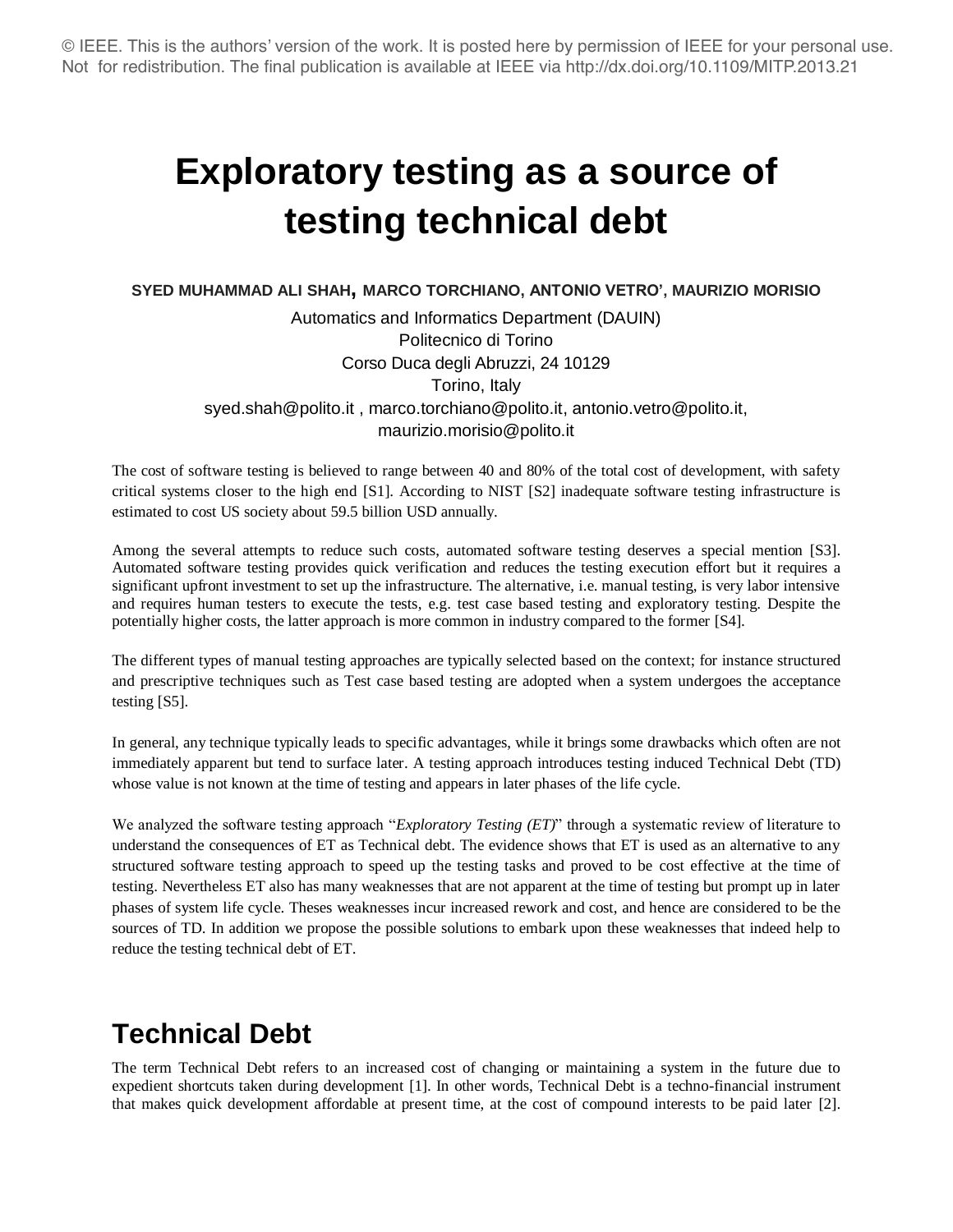Technical debt can be related to different activities: architecture, design, documentation, testing, and so on. We focus on Testing Technical Debt. We define one source of testing technical debt in the following way:

*"Feature testing to attain one aspect while simultaneously ignoring -- either knowingly or not -- other aspects that may prompt up later with increased rework and cost"*

There are different ways to deal with technical debt, Buschman [2] proposes three main categories of approaches:

- Pay the interests: we suffer the consequences of the debt and to cope with it we incur in repeated additional costs, e.g. in absence of automated tests we keep on carrying on expensive manual regression tests.
- Repay the debt: we get rid of the origin of the debt at the cost of significant extra rework effort, e.g. a structural limitation in the program is removed through an additional reengineering activity.
- Convert the debt: we replace the source of technical debt with another solution still implying some debt, though typically smaller, e.g. a flexible though hard-to-maintain run-time customization module is replaced with a rigid development-time one.

While the above definition may seem negative, contracting debt is not necessarily a bad thing. As in real-life situations a number of readers would not own a house without a mortgage, so most projects could not be successful.

## **Exploratory Testing**

Exploratory testing (ET) is an approach that does not rely on the formal test case definition. In fact, the tester, instead of designing test cases, runs and evaluates the software behavior basing tests on his intuition and knowledge. The formal definition of ET was proposed by James Bach as [3]:

*"Exploratory testing is simultaneous learning, test design, and test execution"*

Given its widespread adoption in industrial practices to speed up verification activities of newly developed functionalities, several researchers have begun to focus their studies on ET. ET is considered as a cost effective practice due to the lack of test case documentation and planning. Moreover it also has good defect detection ability and is a very flexible process [4].

Practitioners tend to consider ET as a valid alternative to systematic testing approaches when not enough time is available [3]. In such context it is not possible to define plans and write test cases on the basis of requirement and design specification, and later abide. Then, adopting ET, testers utilize their own intuition and experience without the need of any documented guideline, testing only particular scenarios or functionalities. Such an unconstrained and creative approach makes ET attractive for testers. In addition, as a consequence ET provides rapid feedback, simultaneous learning and diversity in testing [3].

The benefits listed above makes ET very attractive. The one example of ET adoption is the testing of whole web site testing carried out in just two days [5]. Such a practice makes very serious concerns about the overall effectiveness of the testing approach. This may probably introduce increased work, problems and cost in the future, when the complexity of the application will need to be managed in a more structured way also in testing.

On the other hand ET cannot be applied to some applications, e.g. safety critical systems, where the testing procedure must strictly adhere to well defined procedure to document the testing done, in order to conform to given requirements, e.g. safety integrity level.

### **Side box: Systematic Literature Review**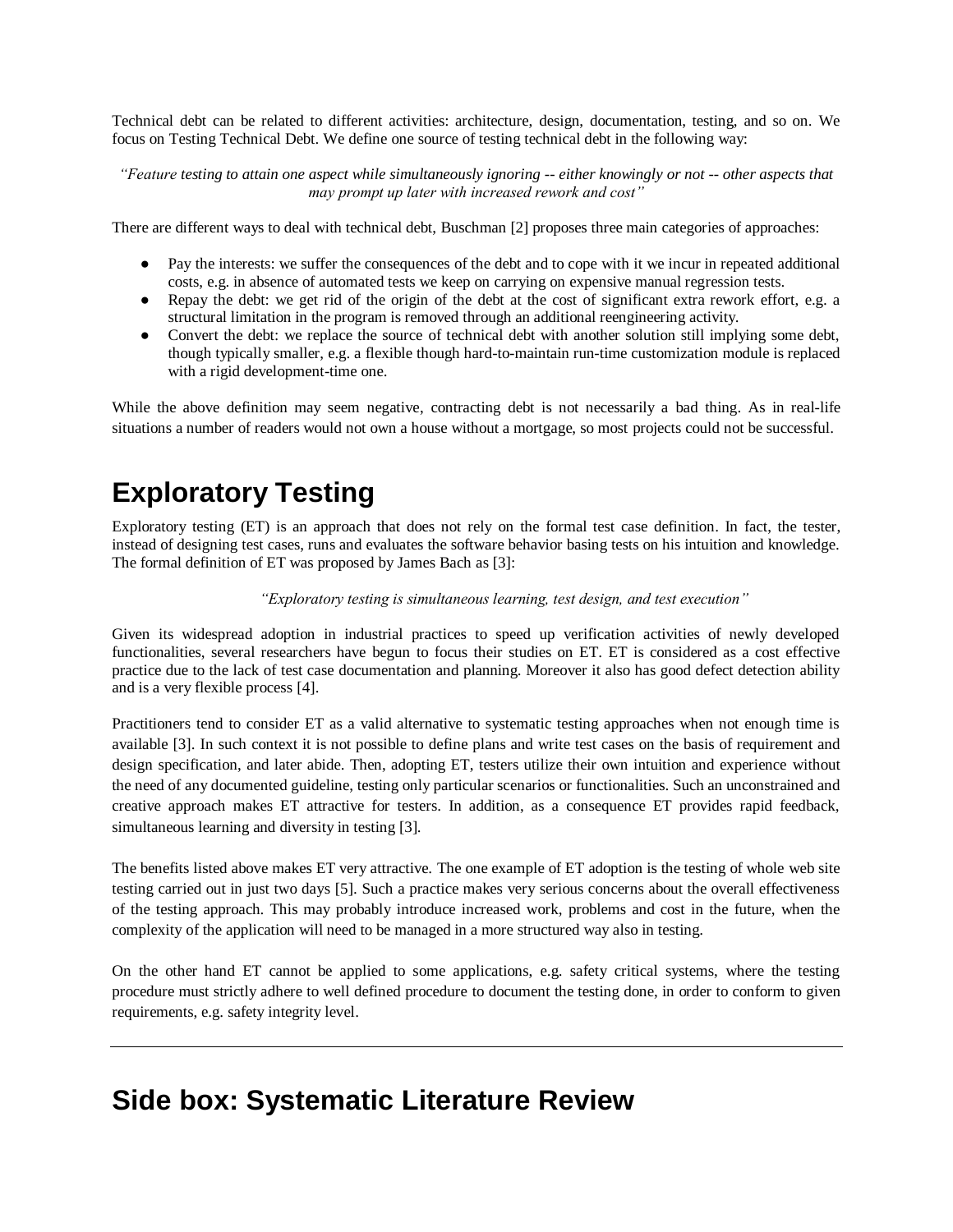In order to collect evidence about the effects of ET on technical debt we conducted a systematic literature review. The goal we set for the SLR was to assess the potential negative effects of applying the ET technique.

We followed a simple procedure: (i) first we searched in the most important publication databases --- IEEE explorer, ACM digital library, Springer link and Science Direct -- with selection limited to software/computer science studies. The search was done using the keyword "Exploratory Testing" and the option "search in all fields" was used. At this stage we obtained 95 articles. Then we screened out the irrelevant paper first looking at the title and then reading the abstracts; at this stage we had 32 articles left. Eventually we read through the remaining papers and decided whether to include them on the basis of the actual content; as a result we included 8 papers. The number of articles retained at each stage and grouped by source database is reported in [Table 1.](#page-2-0) The selection criteria we used in the above filtering were: (i) the paper deals with Exploratory Testing, (ii) it contains empirical evidence base on a valid study, (iii) the evidence concerns potential drawbacks induced by ET.

<span id="page-2-0"></span>Table 1 Distribution of selected papers.

| <b>Source</b>        | Found | <b>Scanned</b> | <b>Included</b> |
|----------------------|-------|----------------|-----------------|
| <b>IEEE</b> explorer |       |                |                 |
| ACM digital library  |       |                |                 |
| Springer Link        | 39    |                |                 |
| Sciencedirect        |       |                |                 |

While examining the articles we had a twofold objective: first, identify which are the areas of potential negative impact of ET and, second, verify the existence of empirical evidence supporting such a link. [Table 2](#page-2-1) summarizes the practices impacted by ET and the relative supporting evidence as revealed in the surveyed articles.

|                        | Weaknesses                     |                                       |                    |                            |                      |  |
|------------------------|--------------------------------|---------------------------------------|--------------------|----------------------------|----------------------|--|
| <b>Empirical</b>       |                                |                                       | <b>Test result</b> |                            |                      |  |
| <b>Evidence</b>        | <b>Test</b><br><b>Planning</b> | <b>Test case</b><br><b>Definition</b> | <b>Assessment</b>  | Human<br><b>Dependence</b> | <b>Documentation</b> |  |
|                        | E1                             | E1                                    | E1                 |                            |                      |  |
|                        |                                |                                       |                    | E2                         |                      |  |
| <b>Controlled</b>      |                                | E3                                    |                    |                            |                      |  |
| <b>Experiments</b>     |                                |                                       |                    | E4                         |                      |  |
|                        |                                | E5                                    |                    |                            |                      |  |
| <b>Interviews</b>      | 11                             | <b>I1</b>                             |                    | I <sub>1</sub>             | I <sub>1</sub>       |  |
| <b>Case Study</b>      |                                |                                       | CS <sub>1</sub>    | CS <sub>1</sub>            | CS <sub>1</sub>      |  |
| <b>Action Research</b> | AR1                            |                                       |                    |                            |                      |  |

<span id="page-2-1"></span>Table 2 Supporting evidence Vs practices impacted by ET

#### **Surveyed Publications**

- E1 J. Itkonen, M. V. Mantyla, and C. Lassenius, "Defect Detection Efficiency: Test Case Based vs. Exploratory Testing," in *Empirical Software Engineering and Measurement, 2007. ESEM 2007. First International Symposium on*, 2007, pp. 61–70.
- E2 L. Shoaib, A. Nadeem, and A. Akbar, "An empirical evaluation of the influence of human personality on exploratory software testing," in Multitopic Conference, 2009. INMIC 2009. IEEE 13th International, 2009, pp. 1–6.
- E3 T. D. Hellmann and F. Maurer, "Rule-Based Exploratory Testing of Graphical User Interfaces," in AGILE Conference (AGILE), 2011, 2011, pp. 107–116.
- E4 S. Al-Azzani and R. Bahsoon, "Using implied scenarios in security testing," in Proceedings of the 2010 ICSE Workshop on Software Engineering for Secure Systems, Cape Town, South Africa, 2010, pp. 15–21.
- E5 L. H. O. do Nascimento and P. D. L. Machado, "An experimental evaluation of approaches to feature testing in the mobile phone applications domain," in Workshop on Domain specific approaches to software test automation: in conjunction with the 6th ESEC/FSE joint meeting, Dubrovnik, Croatia, 2007, pp. 27–33.
- I1 J. Itkonen and K. Rautiainen, "Exploratory testing: a multiple case study," in Empirical Software Engineering, 2005. 2005 International Symposium on, 2005, p. 10 pp.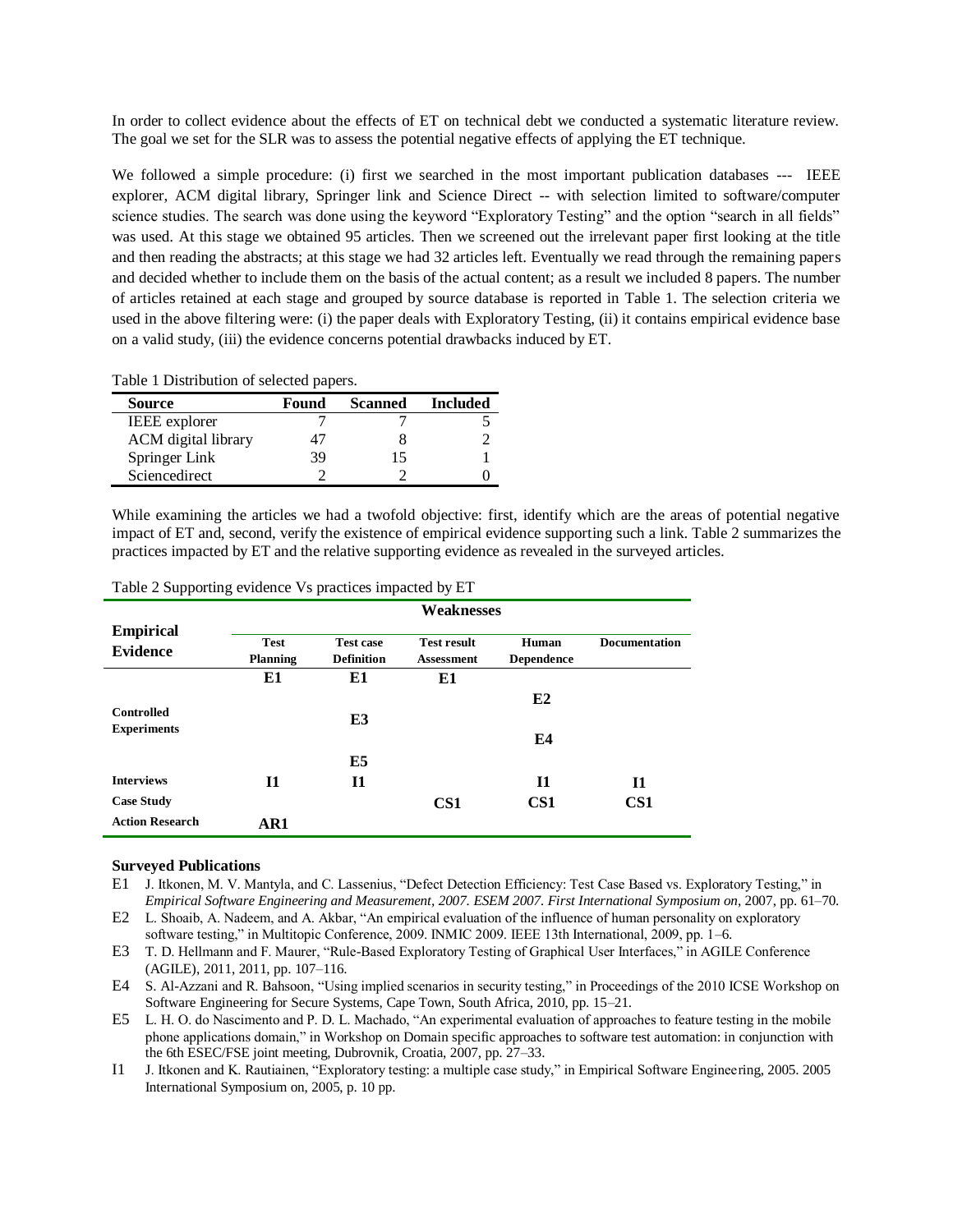- CS1 J. Itkonen, M. V. Mantyla, and C. Lassenius, "How do testers do it? An exploratory study on manual testing practices," in Empirical Software Engineering and Measurement, 2009. ESEM 2009. 3rd International Symposium on, 2009, pp. 494– 497.
- AR8 [J. Tuomikoski](http://www.springerlink.com/content/?Author=Janne+Tuomikoski) an[d I. Tervonen,](http://www.springerlink.com/content/?Author=Ilkka+Tervonen) Absorbing Software Testing into the Scrum Method, 2009. [Lecture Notes in Business](http://www.springerlink.com/content/1865-1348/)  [Information Processing,](http://www.springerlink.com/content/1865-1348/) 2009, Volume 32, Part 4, 199-215.

### **ET as a source of Testing Technical Debt**

Does ET represent an archetypal example of technical debt inducing practice? Shall it be repaid later in the application life cycle?

To answer these questions we conducted a systematic literature review concerning ET (see side box) and collected evidence about its weaknesses. We examined eight articles reporting empirical evidence: five controlled experiments (sources: E1 to E5), one case study (source: CS1), one interview (source: I1), and one action research study (source: AR1). We were particularly interested in those aspects that in the short term represent a cost saving but might imply a debt whose accrued interests ought to be repaid later. In order to understand how these weaknesses may induce technical debt we need to:

- identify the different aspects of testing that are affected by ET in a potentially negative way,
- understand the effects of ET on those aspects, and
- evaluate them in terms of technical debt.

We categorized the different type of debt in which testers might occur when practicing ET and, after we identified its general weaknesses, we mapped them to the technical debt instances. Hereinafter, we list the weaknesses of ET identified as a source of technical debt. We will discuss later on how to tackle the debt.

### **Test Planning**

Typically test planning defines all those aspects related to testing strategy, resource utilization, responsibilities, risks, testing priorities, budget, and timeline [6]. Moreover planning is the prerequisite for monitoring and tracking the test activities, enabling awareness and visibility of the process.

**ET effects**: Different type of evidence is available in the literature (sources: E1, I1, AR8) on the lack of any planning of ET activities, given the vocation to personal freedom and creativity of this practice. ET lack of test planning results into having no control over the testing and increases the likelihood of double testing or overlooking important tests. Moreover the lack of plans makes the coverage of system functionalities unknown, therefore it is not possible to accurately estimate the overall quality of the system and make accurate plans for effort maintenance. In addition, due to the lack of planned responsibilities the tester's progress is difficult to track and responsibilities remain undefined. For example if the defects appear in a tested application during operations no one has the responsibility for that test.

**TD implications**: According to established approaches testing without a test plan cannot be managed in an effective way: for example, overruns of one or two hundred percent have been reported and test managers have difficulty understanding and monitoring testing as well [6]. Therefore, the higher cost of tests execution is the first type of debt introduced by ET. Yet another consequence of the lack of planning is the higher number of residual defects due to unmanaged functionality coverage and to the inappropriate handling of defects.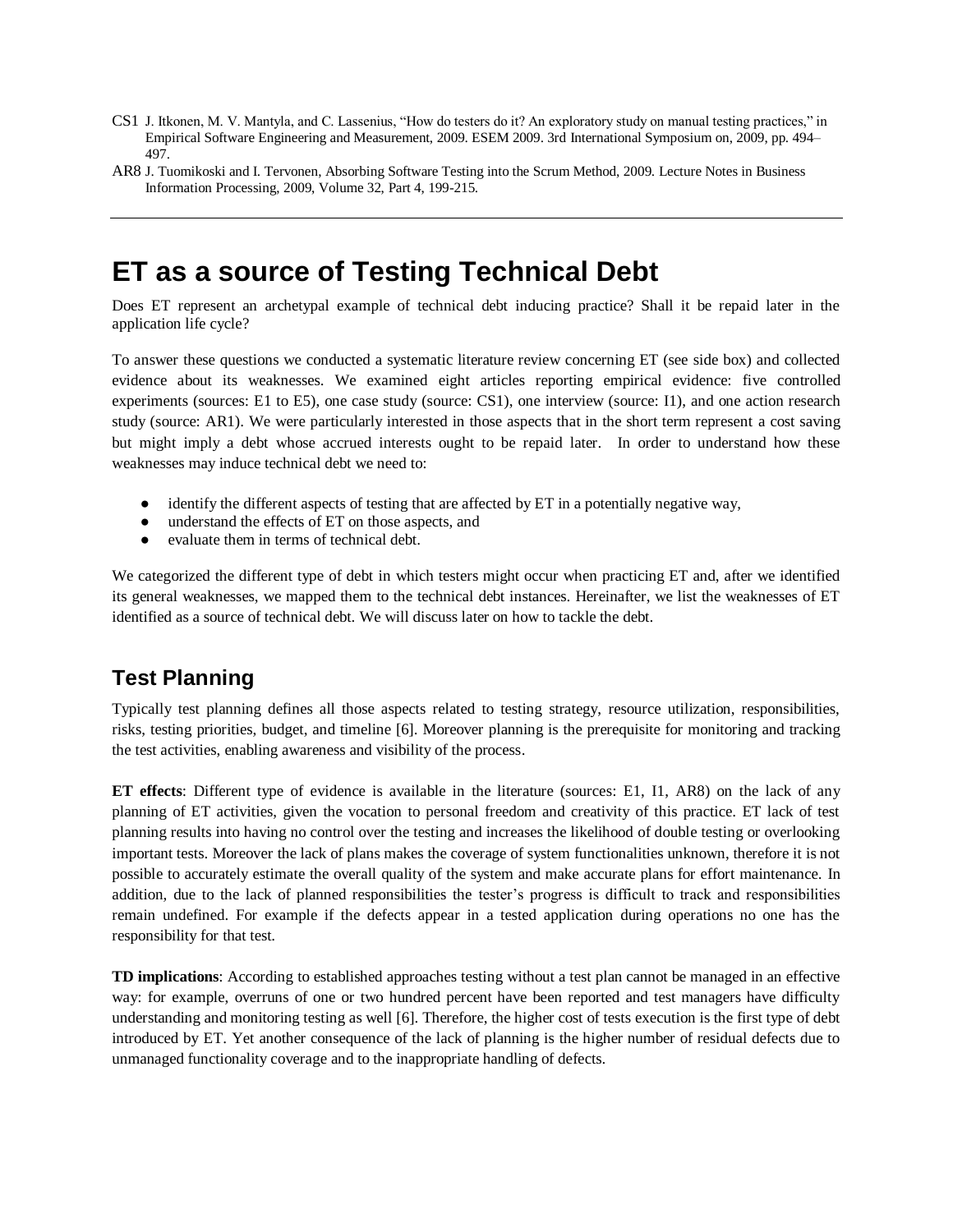#### **Test Cases Definition**

A test case defines how the implementation of a given specification can be validated and typically includes preconditions, test steps, input data, and expected output. The documentation of test case provides a structure, guidance and traceability to the testing tasks [6].

**ET effects:** On ET, testing is based on simultaneous design and execution utilizing human intuitions; therefore it is performed without neither defining nor documenting the test cases. If we consider that we often need to re-execute the tests [S6] (e.g., to verify that a modification did not introduce new errors), the absence of documented test cases will make the re-execution quite hard or even impossible where tests were traced/recorded. Moreover, we found evidence that the lack of test cases implies that ET cannot assure 100% testing of all functionalities. There are evidences where functionalities remained without going under the course of testing. (sources: E1, I1).

**TD implications**: In ET, re-execution of tests (regression testing) is quite hard and expensive due to the absence of test cases. In addition to that, considering that some functionalities are not tested, residual defects could prompt in later phases like in production and maintenance, not only causing the malfunctioning of the system but also higher cost of defect removal.

#### **Test result assessment**

The outcome of a test is assessed in order to verify the correctness of functionality. A test oracle is required to determine whether the results of a program execution in a test are correct or not; an oracle can be just the expected result or a criterion to take a formal decision.

**ET effects**: In ET a formal oracle is absent and it is replaced by the tester's own judgment, therefore the evidence suggests that it is not possible to judge formally the correctness of an output (sources: E1, CS1). The main effect is the high probability of judging the incorrect behavior of an application as a correct one or vice versa. The evidence indicates [7] that these sorts of oracle mistakes are responsible for possible residual defects.

**TD implications**: The test result assessment based on the missing oracle in ET would result in additional rework due to more residual defects directly affecting the maintenance costs.

#### **Human dependence**

Testing as many software development activities is a human intensive activity. Naturally the outcome of any task depends on individual feature, e.g. skill, but too much variability may represent a problem. In particular we found evidence that ET is highly human dependent specifically on two factors.

A first factor is experience: different studies (sources: I1, CS1, E4) reported that ET is highly dependent on the experience of the tester. A second factor is personality extraversion: testers that possess an extrovert personality achieve the highest ET effectiveness (source: E2). Though, this is a trait that is not apparent and noticeable at the time of testing and selection of exploratory tester.

**ET effects**: Experience has positive effects on various parameters such as domain knowledge, speed of completing tasks, ability to identify meaningful patterns, superior recall [S7]. Further, experienced testers identify more potential categories of defects [S8]. This makes ET more a form of test for experienced staff. Therefore ET could be suboptimal if it is performed by some junior testers and possibly re-work or re-tests might be necessary.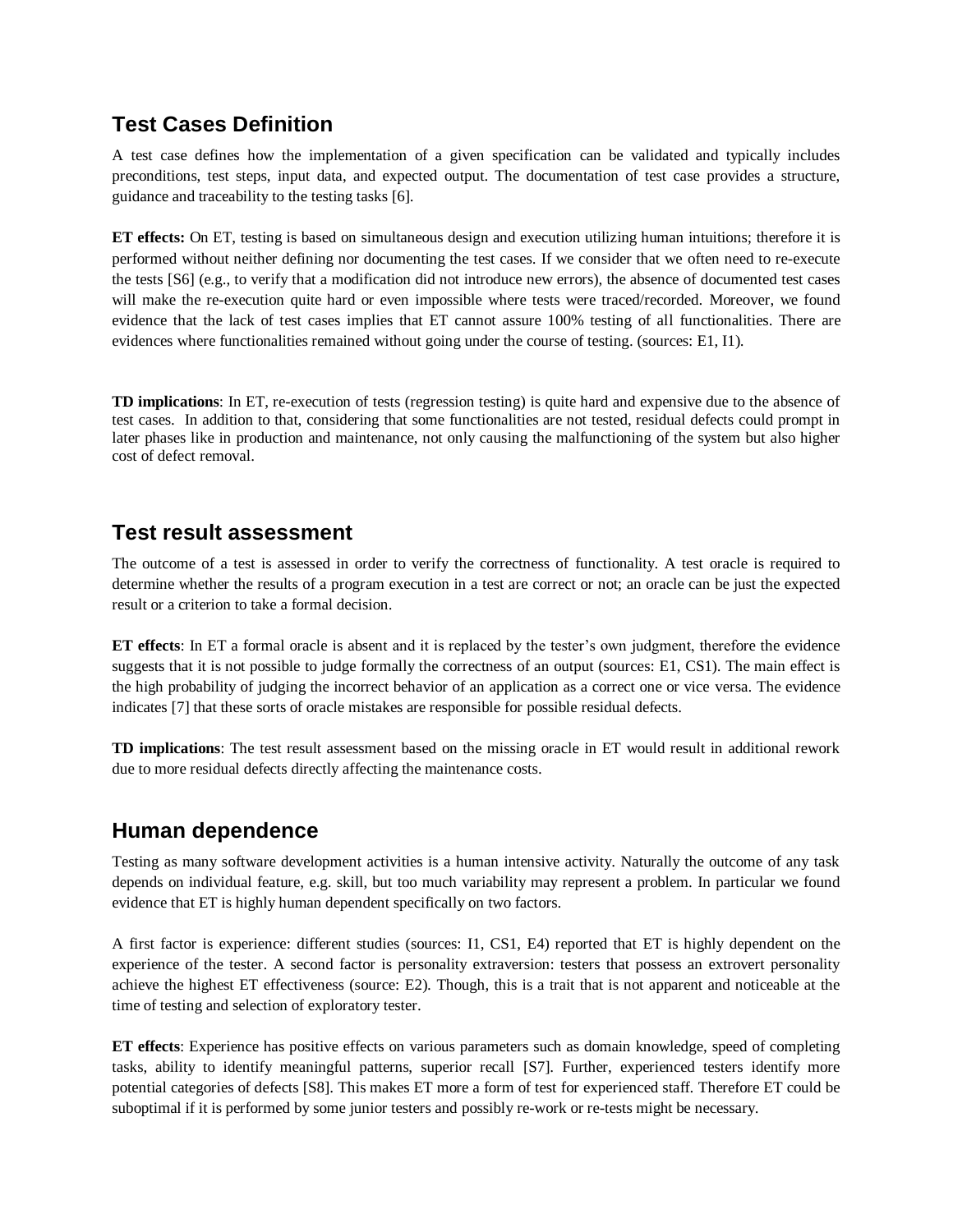**TD implications**: The major consequences of being ET highly human dependent might be the accumulation of residual defects due to a sub-optimal tester fitness and in general a non uniform test accuracy over the whole system. Thus the probability of rework to fix defects not found in testing is high and dependent on the difficulty of the fix task.

#### **Documentation**

The documentation covers all the required information related to system development; it includes typically preparation -- e.g. planning, requirements, and design -- and final documents -- logs and reports --. Not only insufficient but also unmaintained documentation may introduce weaknesses that are identified as a source of error [S9].

**ET effects**: In ET, there is typically not much available documentation. No test guidance is available and other testing artifacts are not produced; usually only failed tests are reported. ET limited documentation can provoke problems in the testing phase particularly because in following up a failure report is difficult to understand what has been tested and what has not (sources: I1, CS1) and in the maintenance phase too, where having no comprehensive documentation might slow down the activities.

Since ET test cases are born out of intuition and experience in tester's mind and there remain confined without any documented trace, other testers will not be able to reproduce them due to the lack of documentation and identifying the root cause of problems may result extremely difficult.

Such problems are even more pressing when a tester leaves the test team and new resources have to repeat tests or to perform regression testing: the lack of documentation makes knowledge transfer within the company very difficult or even impossible.

Moreover, insufficient or missing documentation might lead to difficulty in estimating the effort required in maintenance phase (or in allocating the proper time for testing) because no or inconsistent logs of past activities are available.

**TD implications**: The main consequence of lack of documentation in ET is increased and repeated costs in the maintenance phase. In addition, lack of documentation jeopardizes knowledge management in the company with additional costs for new testers. On top of those costs there might also be estimation errors in effort planning due to the lack of proper logs of the past testing activities.

### **Tackling the Exploratory testing debt**

[Figure 1](#page-6-0) summarizes how exploratory testing influences the testing activities and what is the result in terms of technical debt on the basis of the SLR conducted.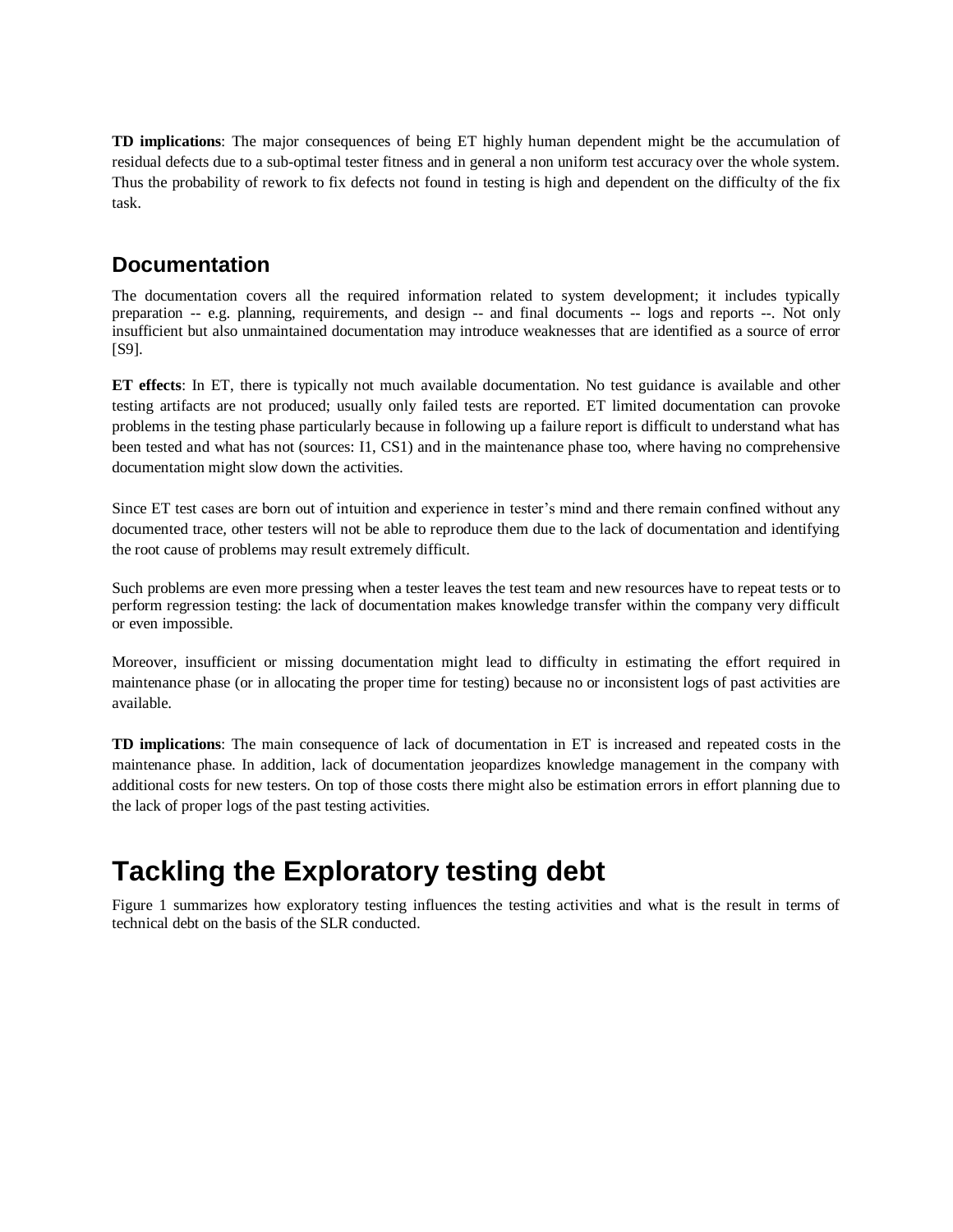

Figure 1 Induced TD by the implication of ET

<span id="page-6-0"></span>In presence of technical debt, either induced by ET or other practices, the management ought to cope with it: that is paying the interests, retiring the debt, or converting it [2].

The first possible choice is to simply accept the very nature of the technical debt: trade smaller cost at present for larger costs in the future; that means paying the debt and the interests. The installments may take different forms that, based on the evidence discussed above, appear to be mainly: a larger amount of rework needed for defect removal, the allocation of unanticipated and thus more expensive tasks, additional difficulties in performing regression testing. Another immediate consequence of ET is represented by a higher number of residual defects, which also causes bad advertisement with the customers; this may represent a significant cost.

The possible alternative is represented by debt conversion that is transforming some part of the approach that brings immediate advantages but induces debt into a different one that implies more immediate costs but less debt. To achieve debt conversion, a basic transformation consists in providing ET with a semi-formalized structure that overcomes or partially reduces the weaknesses. We can see alternative for structuring the ET:

> *"Use ET in conjunction with other testing approaches where ET is unified by other approaches in formal software testing process"*

We will explain the solutions with a scenario: unifying ET with Requirement Based Testing [8] as a solution.

Requirements Based Testing generates test cases from a set of requirements [8] that may be used to structure ET in such a way that it would be documented and executed to test the basic requirements first. Afterwards ET would be performed in the usual fashion utilizing the human intuition and giving freedom to the testers to design their test based on the experience and on the fly, to identify more focused defects. This combination might lower the risk of having residual defects on the most used part of the systems (i.e. the basic requirements) but at the same time leaves the testers free to explore unusual scenarios based on their creativity. Moreover, the presence of a plan to test the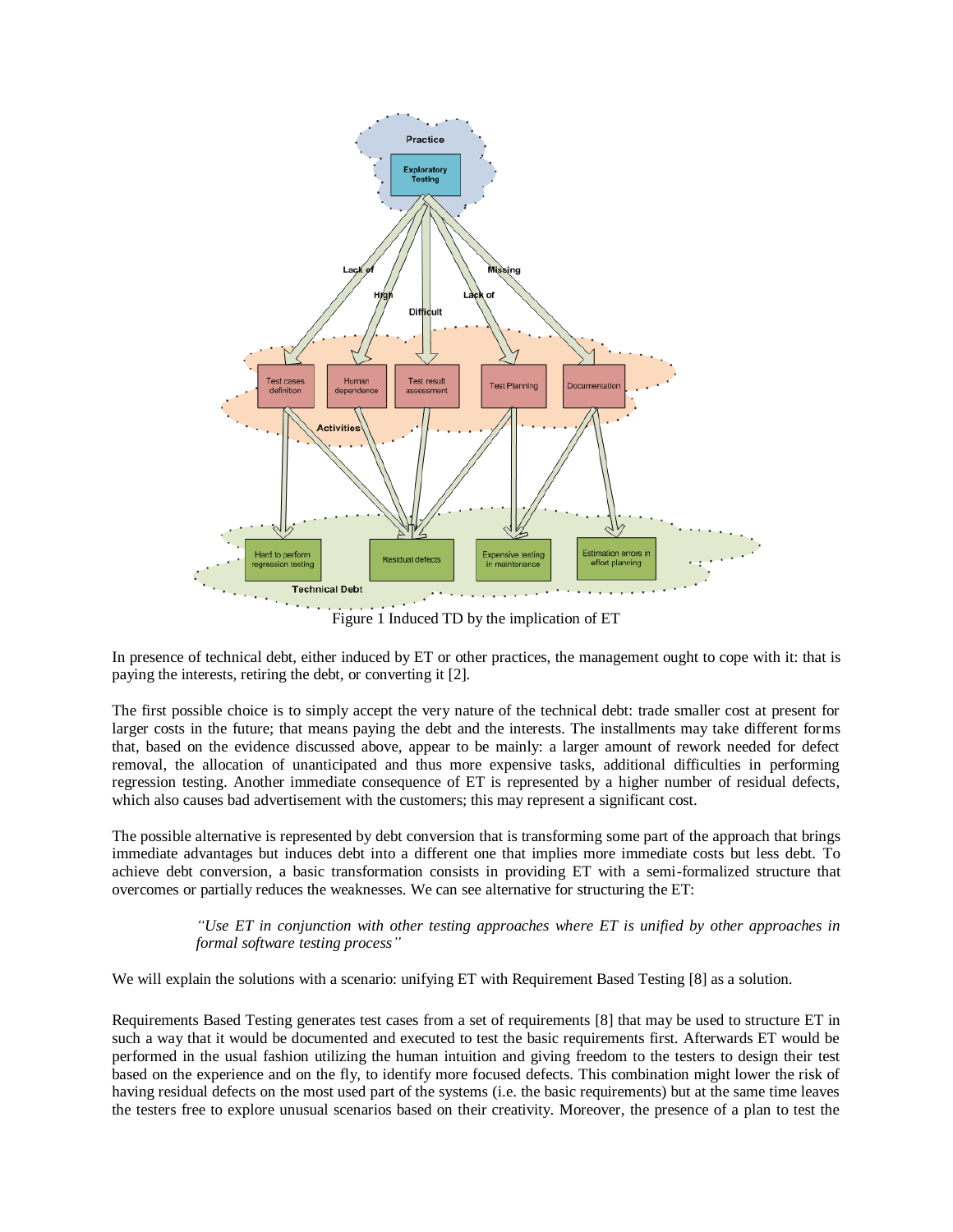basic requirements might drive down the debt associated to the lack of planning: it would help controlling the status of the testing process, the chance of double testing and overlooking of important test would be reduced and performing the regression testing should be much easier. It also helps to assess the test results based on requirements and the functionality coverage of testing will be computed as percentage of requirements tested.

### **Considerations**

- The key issue is the understanding of exploratory testing as an approach for testing. We emphasized only on the free exploratory testing which is most widely used as industrial practice [4]. So we enforce that using free ET could lead to such implications of TD. However using other styles of ET or ET conducted through session based management system might not have such implications but subject to the further direction of research.
- We emphasize our findings based on the academic literature supported by empirical evidences published in electronic databases. There is also much literature available online in forms of test blogs, wiki's and consultant websites. We didn't consider such gray literatures which are not supported through empirical evidences.
- We emphasize that the outcome of this study is just the hypothetical understanding based on the evidences from the literature. However we state that these hypothesis are ought to be verified further with empirical evidences.

## **Summary**

Exploratory testing is widely used in the industry; practitioners view ET as a cost effective substitute for their daily testing activities where they are not bound to follow the structured and systematic way of testing. However, empirical evidence reported in the literature provides a more comprehensive picture of ET that takes in consideration also the technical debt implication of this technique. While ET has some manifest and immediate positive aspects and benefits, evidence suggests that it also brings some deferred drawbacks that might consist in a technical debt burden.

Such a picture allows practitioners to take an informed decision about ET adoption: therefore when planning to adopt ET, in addition to the specific benefits, testers and managers should be aware of the future TD that are packaged with the benefits of ET. Since, most of us need a mortgage to own a house, so most projects could not be successful without any compromises i.e. contracting some technical debt.

Any solution is a point in a continuum, at one end of the spectrum there is pure Exploratory Testing, cheaper in the short term, with no upfront costs, but bearing a significant debt, while at the other end is a structured and possibly automated testing approach, more expensive, with important upfront costs, and with a limited debt. The difficult work of the project manager is to find the right compromise that best suits the context of the project.

### **References**

- [1] T. Klinger, P. Tarr, P. Wagstrom, and C. Williams, "An enterprise perspective on technical debt," in *Proceedings of the 2nd Workshop on Managing Technical Debt*, Waikiki, Honolulu, HI, USA, 2011, pp. 35–38.
- [2] F. Buschmann, "To Pay or Not to Pay Technical Debt," IEEE Softw., vol. 28, no. 6, pp. 29–31, 2011.
- [3] J. Bach, *"Exploratory Testing", in The Testing Practitioner*, Second ed., E. van Veenendaal Ed. Den Bosch: UTN Publishers, 2004.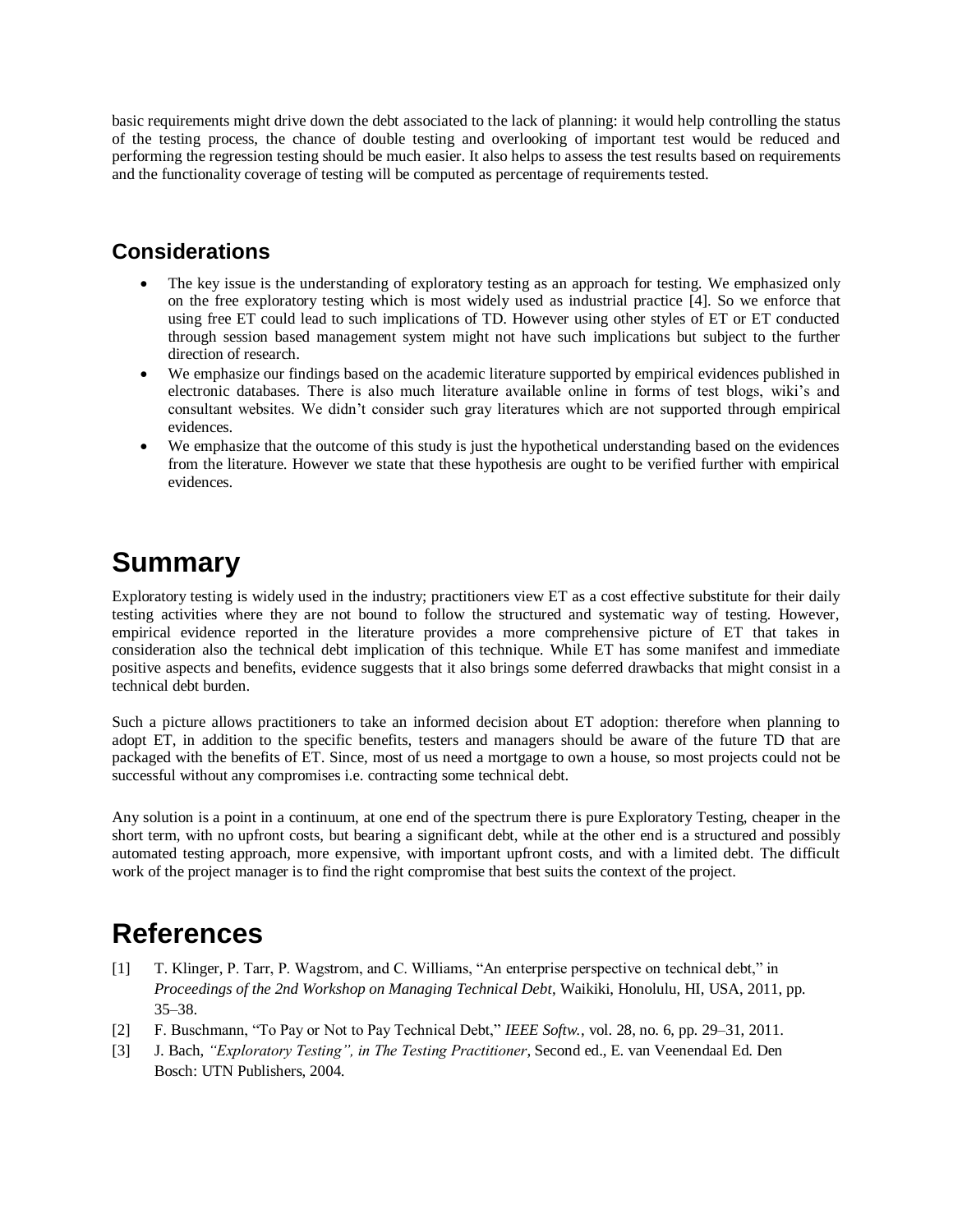- [4] J. Itkonen, M. V. Mantyla, and C. Lassenius, "How do testers do it? An exploratory study on manual testing practices,‖ in *Empirical Software Engineering and Measurement, 2009. ESEM 2009. 3rd International Symposium on*, 2009, pp. 494–497.
- [5] J. Vaga and S. Amland, "Managing high-speed web testing," in *Software quality and software testing in internet times*, Springer-Verlag New York, Inc., 2002, pp. 23–30.
- [6] "IEEE Guide for Software Verification and Validation Plans." 1994.
- [7] A. Memon, I. Banerjee, and A. Nagarajan, "What test oracle should I use for effective GUI testing?," in *Automated Software Engineering, 2003. Proceedings. 18th IEEE International Conference on*, 2003, pp. 164– 173.
- [8] C. Pecheur, F. Raimondi, and G. Brat, "A formal analysis of requirements-based testing," in *Proceedings the international symposium on Software testing and analysis*, Chicago, IL, USA, 2009, pp. 47–56.

### **Appendix**

#### **List of assisting references:**

- *S1 S. Eldh, H. Hansson, Sasikumar Punnekkat, A. Pettersson, and D. Sundmark, "A Framework for Comparing Efficiency, Effectiveness and Applicability of Software Testing Techniques," in Testing: Academic and Industrial Conference - Practice And Research Techniques, 2006. TAIC PART 2006. Proceedings, 2006, pp. 159–170.*
- *S2 NIST-Final Report, "The Economic Impacts of Inadequate Infrastructure for Software Testing," Table 8-1, National Institute of Standards and Technology, 2002.*
- *S3 F. Ricca, M. Torchiano, M. D. Penta, M. Ceccato, and P. Tonella, "Using acceptance tests as a support for clarifying requirements: A series of experiments," Inf. Softw. Technol., vol. 51, no. 2, pp. 270–283, 2009.*
- *S4 C. Andersson and P. Runeson, "Verification and validation in industry - a qualitative survey on the state of practice," in Empirical Software Engineering, 2002. Proceedings. 2002 International Symposium n, 2002, pp. 37– 47.*
- *S5 J. Itkonen, "Do test cases really matter? an experiment comparing test case based and exploratory testing". Ph.D thesis, Helsinki University of Technology, Finland (2008).*
- *S6 M. J. Arafeen and Hyunsook Do, "Adaptive Regression Testing Strategy: An Empirical Study," in Software Reliability Engineering (ISSRE), 2011 IEEE 22nd International Symposium on, 2011, pp. 130–139.*
- *S7 E. S. Sim, S. Ratanotayanon, O. Aiyelokun, and E. Morris, "An Initial Study to Develop an Empirical Test for Software Engineering Expertise," Institute for Software Research, University of California, Irvine, CA, USA, UCI-ISR-06-6, 2006.*
- *S8 P. L. Poon, T. H. Tse, S. F. Tang, and F. C. Kuo, "Contributions of tester experience and a checklist guideline to the identification of categories and choices for software testing," Software Quality Control, vol. 19, no. 1, pp. 141–163, 2011.*
- *S9 B. Muranko and R. Drechsler, "Technical Documentation of Software and Hardware in Embedded Systems," in Very Large Scale Integration, 2006 IFIP International Conference on, 2006, pp. 261–266.*
- *S10 E. Egorova, M. Torchiano, and M. Morisio, "Actual vs. perceived effect of software engineering practices in the Italian industry," J. Syst. Softw., vol. 83, no. 10, pp. 1907–1916, 2010.*

### **Authors Biography**



Syed Muhammad Ali Shah is a PhD candidate at Politecnico di Torino in Italy. His research focuses on the analysis of the software testing techniques/approaches, analysis of defect data to calculate the reliability, characterizing the impact of software factors on quality. He received his M.Sc. Degree in Software Engineering from Blekinge Institute of Technology, Sweden. He has research interests in software testing, software reliability, software process improvement and empirical software engineering.